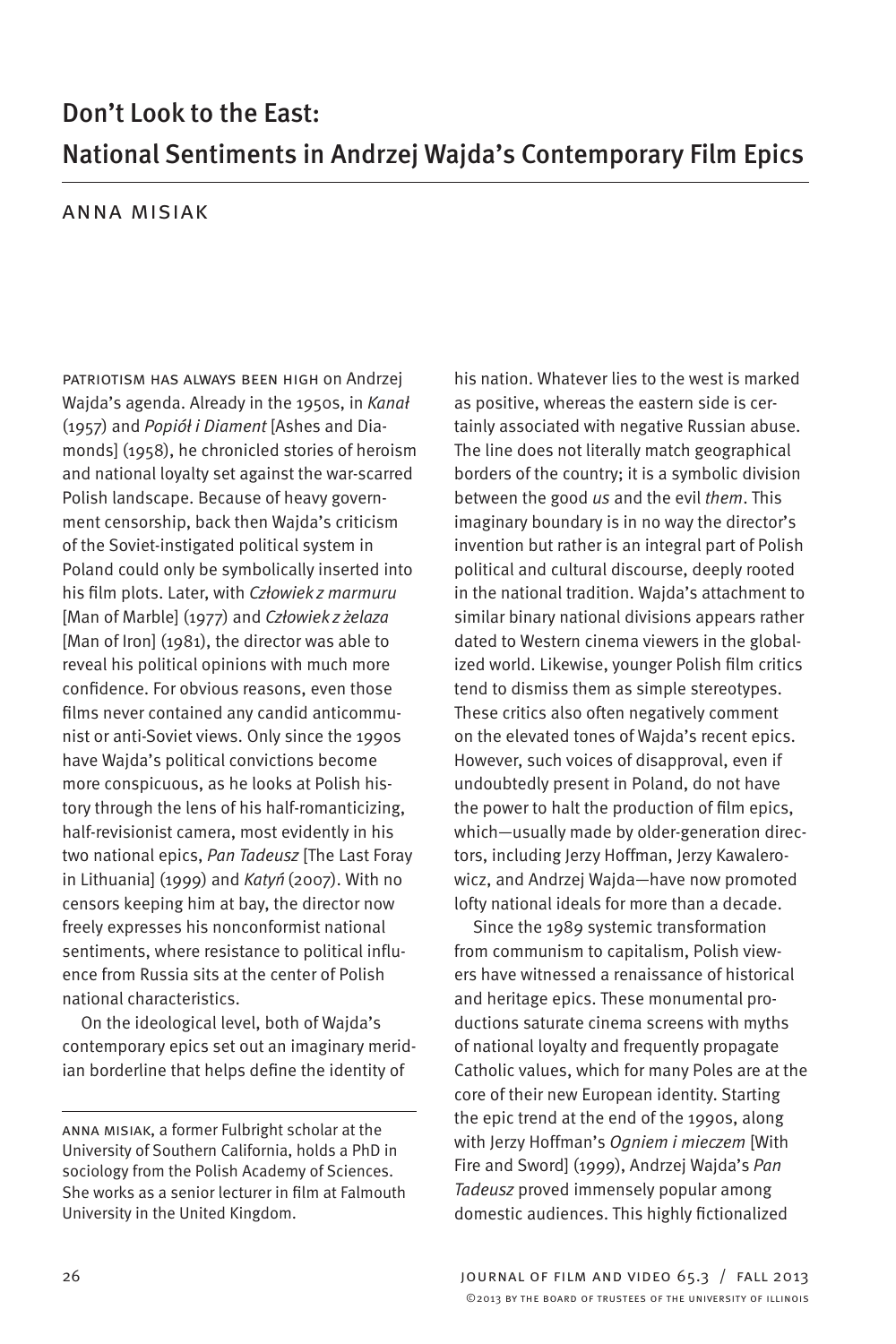heritage film was adapted from an obligatory school reading under the same title. The original, which had been written in verse back in the nineteenth century by Polish national bard and émigré poet Adam Mickiewicz, presented a nostalgic vision of an independent national gentry culture that at the time had already been disappearing.

Wajda's film adaptation closely replicates the idyllic world from Mickiewicz's book. It offers almost the same stylized look at the Polish-Lithuanian gentry allying with Napoleon to fight their Russian oppressors. By adapting the text, with which almost every Pole is familiar, the director managed to draw a huge number of viewers. *Pan Tadeusz*, which opened in October 1999, overall attracted more than six million domestic cinemagoers in the following year ("Przeboje kasowe 2000 w polskich kinach"). This immense popularity of Wajda's first epic resulted from the fact that he translated the well-known but now slightly dated *Pan Tadeusz* for the needs of the more visually oriented turnof-the-century audience yet never really moved far from the original.

Wajda's script is developed around two storylines, the romantic and the patriotic. At first, the viewers follow the eponymous Tadeusz in his innocent and many times comically erratic search for a perfect spouse, accompanying his friends and family in their rows and petty local conflicts. These pursuits are swiftly abandoned, however, when a patriotic cause of defending Lithuania (in the nineteen century an integral part of Poland) calls them to stand up against the Russian czar's soldiers.

Returning to the times when Polish patriotism developed as a moral stance of active opposition to the eastern enemy of the country, Wajda's 1999 epic manifests nostalgia for the heroic national past, as its spectacular plot stems from a long-term Polish feud with the neighboring nation. Along with Hoffman's epic, which in the same year recounted fictional tales of the eighteenth-century Polish-Ukrainian wars, *Pan Tadeusz* marks the beginning of a tendency present to this day in Polish film epics, whereby with only a few exceptions characters representing the cultures east of Poland tend to be either ridiculed or vilified.

Despite the voices of such critics as Mary P. Wood, who foresaw the end of popularity of film epics in Poland after 2001 due to "the difficulty of using the epic template in a political situation of mass emigration in search of work and encouragement of a more European identity" (145), epics have not disappeared from Polish cinema venues. *Katyn´*—along with *Bitwa Warszawska 1920* [Battle of Warsaw 1920] (2011), the latest 3D picture directed by Jerzy Hoffman—emanates an air of melancholic longing for the morally superior Pole, whose presence on the screen helps revive the patriotic spirit of the nation, now a member of the united Europe.

*Katyn´*, as its title indicates, is based on historical events from the twentieth century. The film follows characters whose families and friends were affected by the massacre of 22,000 Polish officers and intellectuals committed by the People's Commissariat of Internal Affairs (*Narodny komissariat vnutrennikh del*, or NKVD) in Katyń in April 1940. Its story parallels some of the events in the director's family; Wajda apparently lost his father Jakub in Katyń. For Wajda, the film closes the now almost-lifelong chapter of his World War II output and serves as his final artistic expression of sorrow, intended to leave "the pain behind" (Sobolewski). It depicts the war and the postwar Soviet-instigated communist regime as victimizing vehicles that trapped Polish citizens and required unusual strength from those who survived. Notably, Wajda's film forms the first-ever cinematic reference to the massacre, and it rightly ascribes the responsibility for it to the Soviets.

The plot follows three women, Anna, Róża, and Agnieszka, whose male relatives were murdered by Soviets in the Katyń Forest Massacre. We are offered a highly episodic account of their lives in Cracow during World War II and shortly after. As a rule, the director reveals only the most dramatic moments, when the women either have to fight for survival or receive bad news about the fate of their spouses and siblings. Thus, it is fairly difficult to form an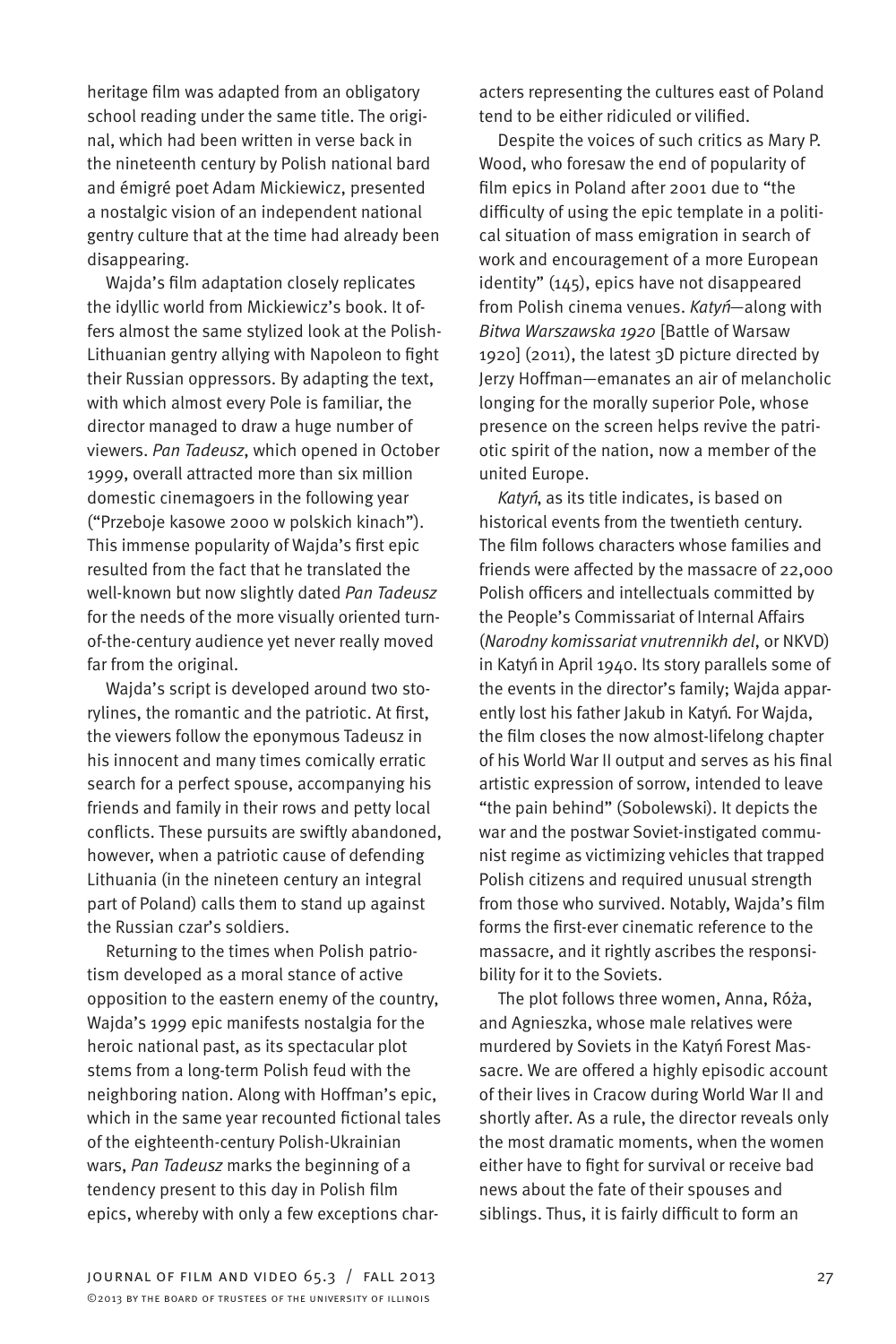emotional bond with the protagonists, especially given that their lines and acts may strike the viewer as rather theatrical. For most of the film, the Cracow stories are only punctuated by gloomy peeks at the officers in the POW camp, destined to be eventually killed in the final massacre sequence. Due to the brevity of such scenes, it is even harder for the audience to relate or identify with the fears and suffering of these prisoners.

*Katyn´*'s episodic plot may prove unclear to some Western audiences because it highly relies on the viewer's familiarity with Polish-Russian history relating to World War II. Yet the now over seventy-year-old events and the national animosities that ensued from them are still very much alive in the contemporary political and cultural discourse in Poland, having returned to the public eye in the 1990s after fifty years of communist suppression. Their presence in national media and education persists to such a degree that any potential lack of such knowledge among Western audiences never occurred to highly optimistic officials at the Polish Film Institute when they selected *Katyn´* to be Poland's Oscar candidate. Later, when Wajda's much-celebrated 2008 Oscar nomination did not lead to the win for the Academy Award for Best Foreign Language Film, some critics in the country expressed their deep disappointment. To them, however based in the national history, the film appeared very much unique and relevant to the present time. Not only did it portray a massacre that had never been examined in the cinema, but also its negative representation of Russian communists seemed to be universally appealing and almost contemporary, especially given the relatively recent fiasco of the Soviet regime.

*Katyn´*'s political message is clear, if not literal. Even though, unlike *Pan Tadeusz*, Wajda's World War II epic leaves the bygone idealized national heritage behind, the director still adheres to the same national sentiments. Despite his otherwise revisionist historical intentions, just like in *Pan Tadeusz*, here Wajda again indirectly promotes the new European identity of his nation, which is defined in opposition to

the now-gone communists, represented as offensive Soviets, to whom the noble Polish stand up. The most patriotic Poles on the screen are always the most resistant to the Soviet influence. In *Katyń* Wajda strips the national struggle of all the glory of *Pan Tadeusz* to convey a grim vision of indomitable Poles and their martyrdom under the Soviet rule, which in turn awards them a distinctive position in Europe.

In her discussion of Eastern European heritage films, Dina Iordanova notes, "[T]he people of Central Europe look at history from a specific angle: they come from small countries which are usually powerless to make developmental decisions, yet need to react to whatever political shifts and advances occur (usually at the instigation of a neighboring great European power)" (43). Even though their political weakness may appear to be a solid fact from an outside European perspective, Poles do not share similar views on their national identity and their position in the continent. In both *Pan Tadeusz* and *Katyn´*, Wajda clearly affirms that it is not political strength that, for many people in the country, makes Poles equal or even superior to their neighboring nations. It is the moral power, the heroism, and the nonconformity—the fact that one cannot crash the spirit of a Pole—that form the basis of the identity of the nation. Wajda both subscribes and contributes to this collective pride. The director's advocacy of such unsurpassed traditional national identity is certainly determined by his own position on the history.

After political and cultural changes in the 1990s, seeking a remedy for confusion of values and their doubts about the future, Poles often unwittingly looked to their past with nostalgic eyes (Sztompka 178–81). Many revisited their national history, hoping to find justification for their contemporary preference for the new democratic system. In his films, Wajda implies that Polish patriotism, as historical experience has dictated, should principally align with Western Europe and its democratic and capitalistic ideals. His often disparaging representations of Russian nationals and their attempts to subjugate Poles—from the nineteenth-century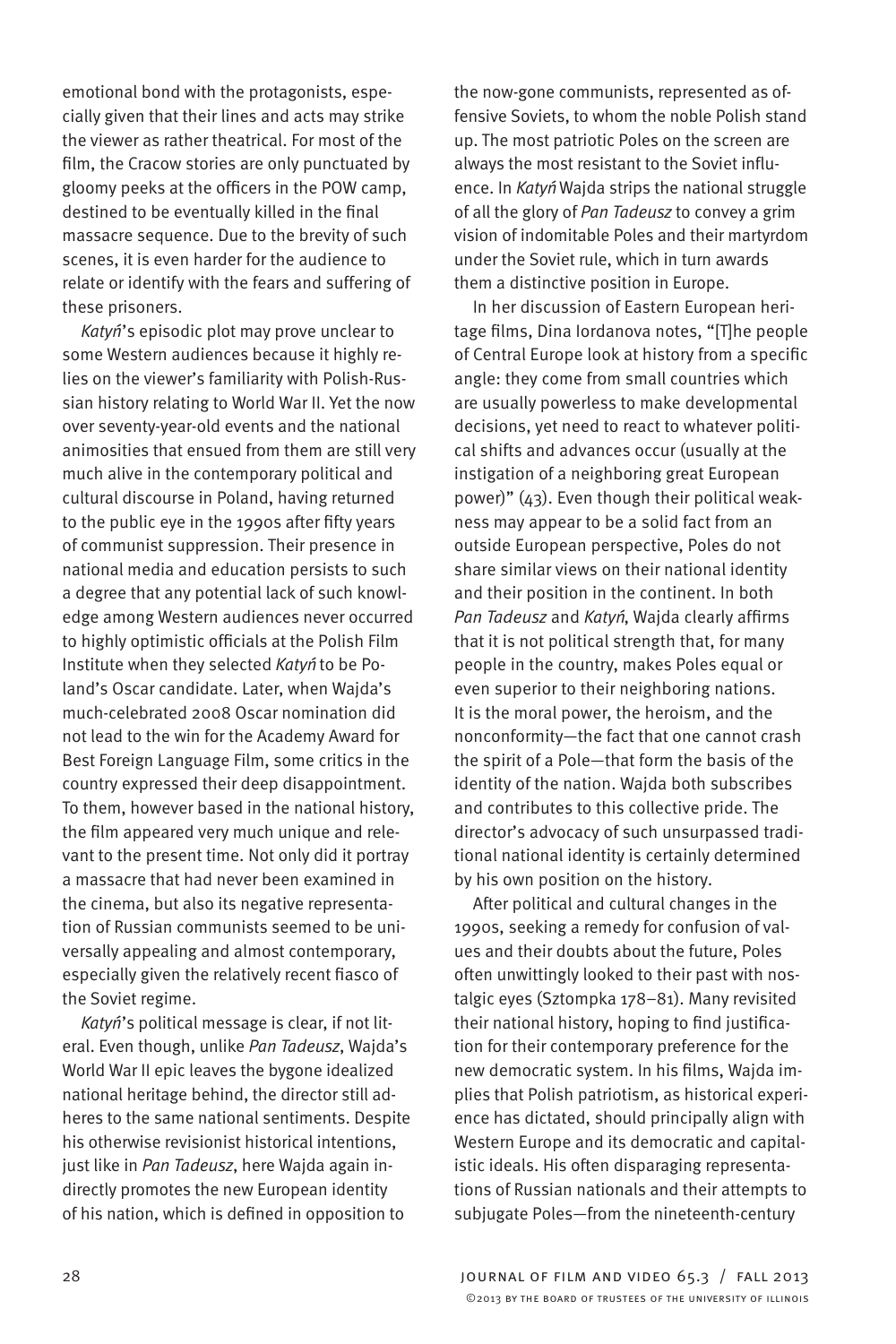attacks by the czar's troops to the twentiethcentury murderous deeds of the Soviets—help the director allusively expound his view on the new European identity of his country. Wajda's portrayal of the Russian is a creative tactic that results from his attempts to boost the morale of the Polish. Conservative, straightforward anti-Russian readings of his epics, however, are quite frequent in the country, especially in light of recent political developments.

*Pan Tadeusz* and *Katyn´* gained new relevance after the 2010 plane crash in the Russian city of Smolensk that killed 96 people, including rightwing Polish president Lech Kaczyński, who was on his way to Katyń to commemorate the seventieth anniversary of the same massacre that is central to Wajda's World War II epic. Determination of the responsibility for the accident and for the death of the president provoked many political and diplomatic exchanges between the Polish and Russian governments, which were followed by a full-fledged onsite investigation. The endless press and political arguments surrounding the 2010 catastrophe have not concluded on either side. In the meantime, alleged Russian conspiracy theories started resonating in numerous political debates in Poland. As similar views sweep across the nation, Wajda's nostalgic gaze at the national history attracts new critical attention, whether he conveys his message through his unique screen reexamination of World War II history, which has recently returned to the political discourse because of to the crash of the presidential plane, or through cinematic redrafting of the conventional literary masterpiece.

# *Pan Tadeusz***: Sweet Polish Victory over a Weak Russian Enemy**

Whereas *Katyn´* is based on a fairly original screenplay loosely adapted from Andrzej Mularczyk's novel, *Pan Tadeusz* lingers over the traditional beauty of heroic Polish literature, which promotes hegemonic visions of Polishness, typically taught at schools in the country. The fairly uniform teaching curriculum in Poland has always foremost emphasized the emi-

nence of patriotic works by Adam Mickiewicz, Henryk Sienkiewicz, and other national, if not nationalistic, writers. Patriotism, as advocated by these authors, tends to be synonymous with defending the Polish soil against attacks by either Germans or the eastern "other" namely, Russians or Ukrainians. In line with the expectations of devoted patriotic Polish readers, who mostly populate his audience, Wajda follows Mickiewicz's perspective and never aspires to originality.

Although the original *Pan Tadeusz*, the literary epic, primarily received critical appreciation for its representation of the idyllic Polish-Lithuanian setting, author Mickiewicz who lived at the time when Poland was under the Russian rule—was also known as an avid promoter of collective political efforts to first regain and then defend sovereignty of his country. Focusing on national problems, not only does the nineteenth-century author present his fellow countrymen as admirable in their traditional patriotism and Catholic faith, but he also intends to highlight national faults that need to be overcome before the Russian garrison can be defeated. This particular aspect of Mickiewicz's work captivated Wajda when he initially announced the plans for his first-ever heritage film. In the director's own words, "[i] t is certainly a great story . . . These Poles are foolish, just like us, in the country where you cannot form any stable political coalition. Telling this story again may result in an interesting contemporary film!"<sup>1</sup> (Wajda 10). Just like Mickiewicz, Wajda intended to appeal to the collective consciousness to revive some sense of national responsibility for the future of his country at the end of the 1990s, when Polish politics were polarized.

However, the highly stylized film, whose characters speak in verse and use nineteenthcentury language, was critically acclaimed more for its spectacular depiction of the traditional patriotic culture and the director's narrative strategy than for the director's intended message. Many commented on its potential as a strong domestic box office contender; others saw it as the first sign of a reemergence of high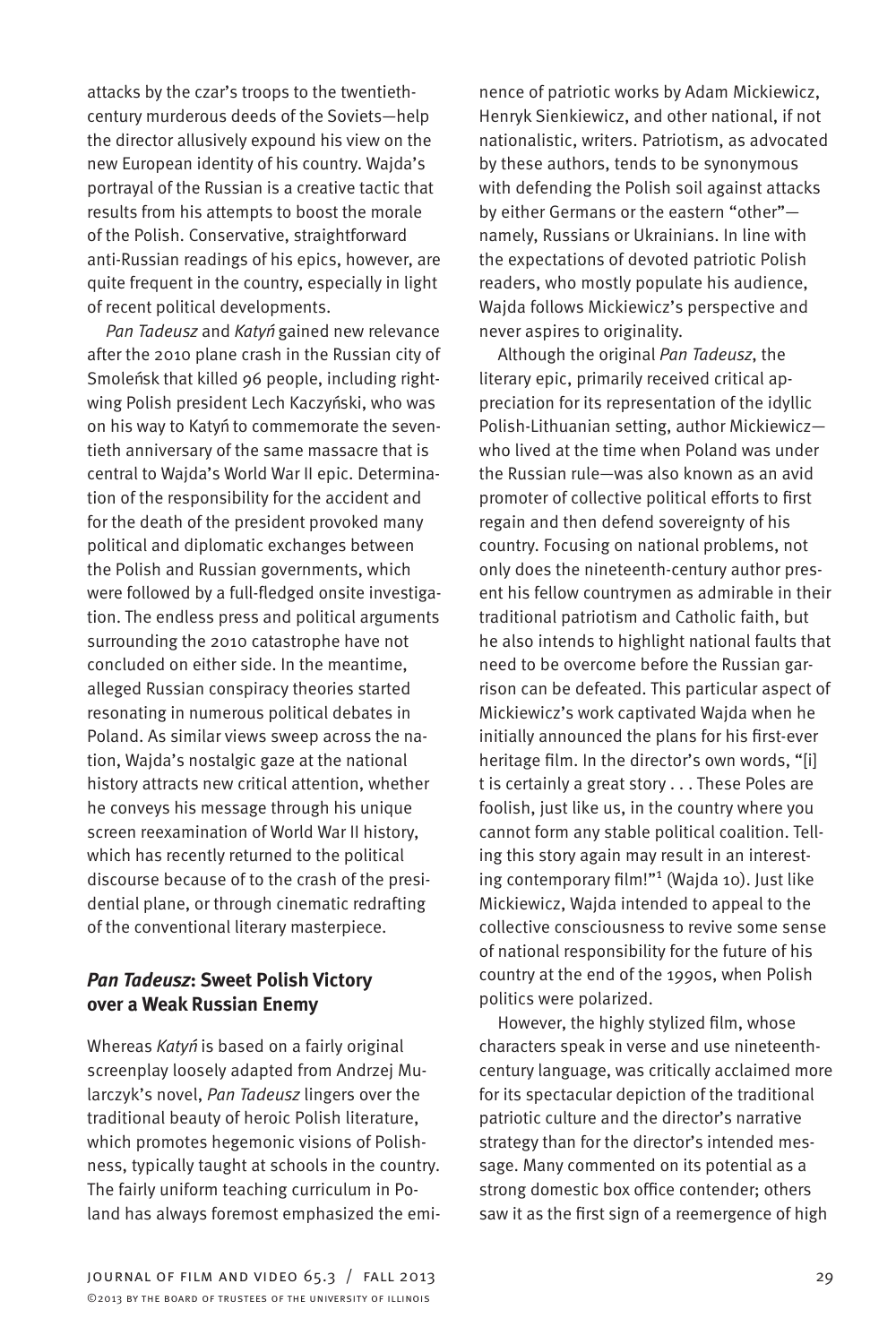production values in the national cinema. Upon its release, Polish film critic Andrzej Werner argued, "Wajda chooses universalism of his own culture against false universality of mass culture" (171).

The all-embracing nature of *Pan Tadeusz* mainly results from its uplifting value. With its positive portrayal of the Pole, *Pan Tadeusz* deviates from "tragic narratives" (Sztompka 77) that in the 1990s proliferated in popular Polish films (e.g., *Dług* [The Debt] (1998), which incidentally also dwells on Russian villains). These productions mostly chronicled the negative effects of the political and social transformation. When social problems dominated Polish screens, Wajda offered hope. Tradition was again alive, and his viewers could rest reassured in their national self-confidence, as they followed the love adventures of young Tadeusz set against a backdrop of national efforts to win independence from the czar.

In his own nostalgic manner, Wajda reaffirmed the traditional take on national friends and enemies that had already resurfaced in the political debates at the time. When in 1999 Poland joined NATO, numerous skeptics openly voiced their concerns regarding anticipated threats to Polish national identity; these concerns were reinforced by the country's plans to join the European Union. The international situation of the country changed, and on the domestic scene the post-1989 systemic changes provoked collective symptoms of cultural trauma (Sztompka), which left many in doubt regarding the future of their country. With the national identity seeming unstable, Wajda's glorious national characters inspired the Polish and motivated them in their political choices. Metaphorically, *Pan Tadeusz* served as a cinematic approval of the then-approaching Polish alliance with Western Europe that was finally concluded in 2004, when the country indeed became a member of the European Union.

The film's highly romanticized outlook on the past potently displays the impotence of the nation's eastern enemies, who are finally defeated by the united French and Polish. The dominance of the Polish over the Russians

stands out in the film's happy-ended narrative, even if according to historical accounts Napoleon's triumph over the czar's army was unusually short-lived. The victory moves the narrative toward the climax in the concluding party. The scene of celebration that follows the return of Polish soldiers who fought under Napoleon is so visually elaborate that the brief final epilogue sequence from Paris, where we find some already much older characters in exile, can hardly reverse the inspirational effect of the heartwarming triumph over Russians.

The battle with the Russians in *Pan Tadeusz* provides the main twist to the narrative, which features two conflicted Polish-Lithuanian families—the Horeszkos and Soplicas. As their argument over a local castle escalates, Count Horeszko makes a foray against Soplica's house. His sudden invasion, however, proves unsuccessful and comes to an abrupt ending caused by an unexpected appearance of the czar's troops. Without a second thought, the two Polish-Lithuanian families reconcile to fight against their common Russian enemy. The battle sequence offers the viewer many long and middle shots of the Russian soldiers displaying their incompetence and cowardice. Standing in rows against their more relaxed and dispersed enemies, they mechanically shoot only when loudly ordered by their drunk and quick-tempered major. This ineffective and truly comical fighting style eventually leads them to surrender. In contrast, the presentation of the Poles in the battle relies on well-timed, rapidly cut series of close-ups and middle shots, full of forceful energy. While cleverly directing their efforts to win against the more numerous regular Russian army, they surpass their enemy in skill and passion. The viewers are positioned to cheer the Polish-Lithuanian efforts, as Wajda's camera allows them detailed and dynamic observations of that side's actions. At the same time the Russians appear to be in the distance, visually achieved through distinct space between the camera lens and the actors. This separation further reinforces the feelings of Wajda's audience and marks the partiality of his camera.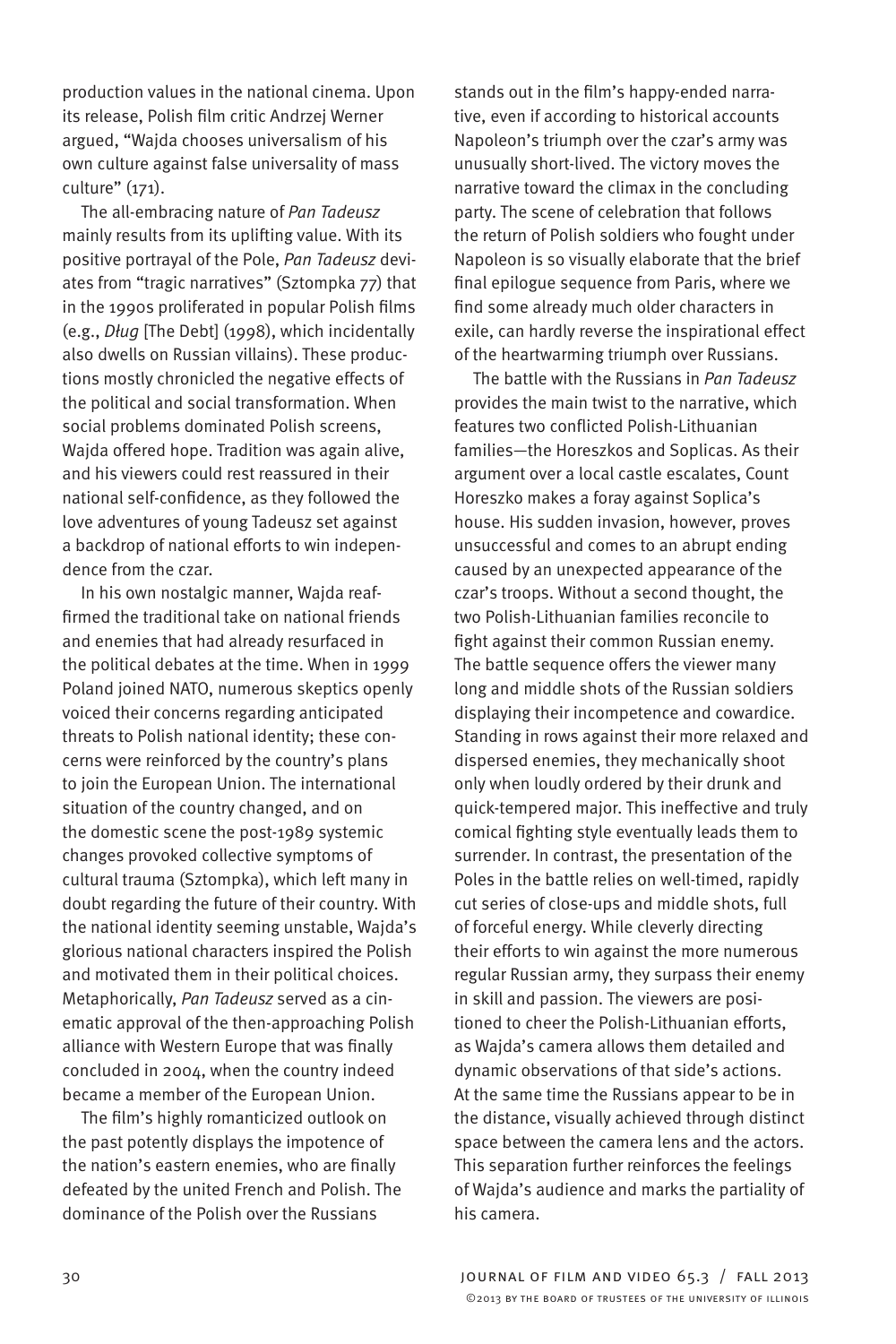Not only do the Russian soldiers lack skill, courage, and wisdom, but they are also presented as a corrupted crowd. Their leader, Major Plut, turns out to be a sly national traitor. To no viewer's surprise, he ends up being killed by Warden, one of Horeszko's servants, in an offscreen act of nationalistic revenge and punishment for his deceitful nature. Earlier in the story, the only positively portrayed Russian in the field, Rykow, promises his soldiers money to encourage—or rather bribe—them to fight. When the battle is finally over, the Russians break the agreed cease-fire to further highlight that they have no honor. Except for the two commanders of the regiment, the Russian troops stay anonymous to the audience, whereas by the time the battle starts, the spectator knows most of its Polish participants. This simple familiarity-versus-anonymity scheme highlights the director's national preferences. It also directs the viewer's sympathy. Such narrative tactics that revolve around clear-cut contrasts allow Wajda to potently convey his national sentiments through negative visual representation of the czar's troops, even if the victory in the film's only battle with the Russians may strike the viewer as unrealistic because of its overtly chaotic character.

As Cartmell and Hunter note, "commercially successful historical films tend to stick to a pattern clearly at odds with what academia knows as 'history'"(5). In line with this general trend, which is widely accepted by his viewers, Wajda intentionally trades historical truth for his conservative patriotic vision. In more general terms, his strategy is also symptomatic of the modifications history undergoes when it is turned into fiction and then further adapted for the screen. According to Pierre Sorlin, "[t] he contingent aspect of the historical tradition, with which historians are deeply concerned, is completely ignored by the producers of historical films. It must be said that this type of film is not a historical work: even if it appears to show the truth, it in no way claims to reproduce the past accurately" (37). Wajda's 1999 heritage epic, albeit rather concerned with historical accuracy when it comes to props and costumes,

follows Mickiewicz's fictional story to comment on the contemporary political and ideological moods in the country rather than to produce a truly historical account. The actual past events are often overshadowed by myths centered on individual protagonists. Yet even though modifications often exaggerate the glories of his nation, the director obeys his culture's tradition. *Pan Tadeusz* never transgresses the dominant Polish conception of heroic national history, and thus Wajda's perspective complies with the core mainstream Polish values.

Even though they are at first sight quite temperamental, the Polish-Lithuanian male characters in *Pan Tadeusz* are firm in their respect for the national tradition. On multiple occasions their behavior indicates that they observe their culture, with Catholicism as its integral part. Their faith clearly distinguishes them from the Russians. The local community in the story is often accompanied by priests and monks, who preach honor and respect. Thanks to their devotion and their charitable deeds, many characters are able to redeem their sins, as does Jacek Soplica, a murderer, who appears in the story and film dressed as a humble monk. In several scenes, religion offers strength and confidence to the Poles, who pray for love, courage, and national independence. All their prayers are answered toward the end of the film. The mechanical Russian soldiers are never portrayed engaging in any religious activity. Just as they have no faith, they also lack manners. In one of the pre-battle scenes, Major Plut is shown as obnoxious when he makes unwelcome sexual advances to Zosia and Telimena, who appear shocked, for noble Polish women are used to being treated with courtesy. Throughout the film, good manners in the presence of women clearly differentiate the modest and virtuous Poles from the Russians, who—as exemplified by Major Plut—are so weak that they cannot control their animal-like sexual desires.

The moral and political weakness of the Russian crowd in the film is further confirmed in the conclusion to the story, when we learn that they fled in fear of the approaching Napoleonic army. The final engagement party crowns two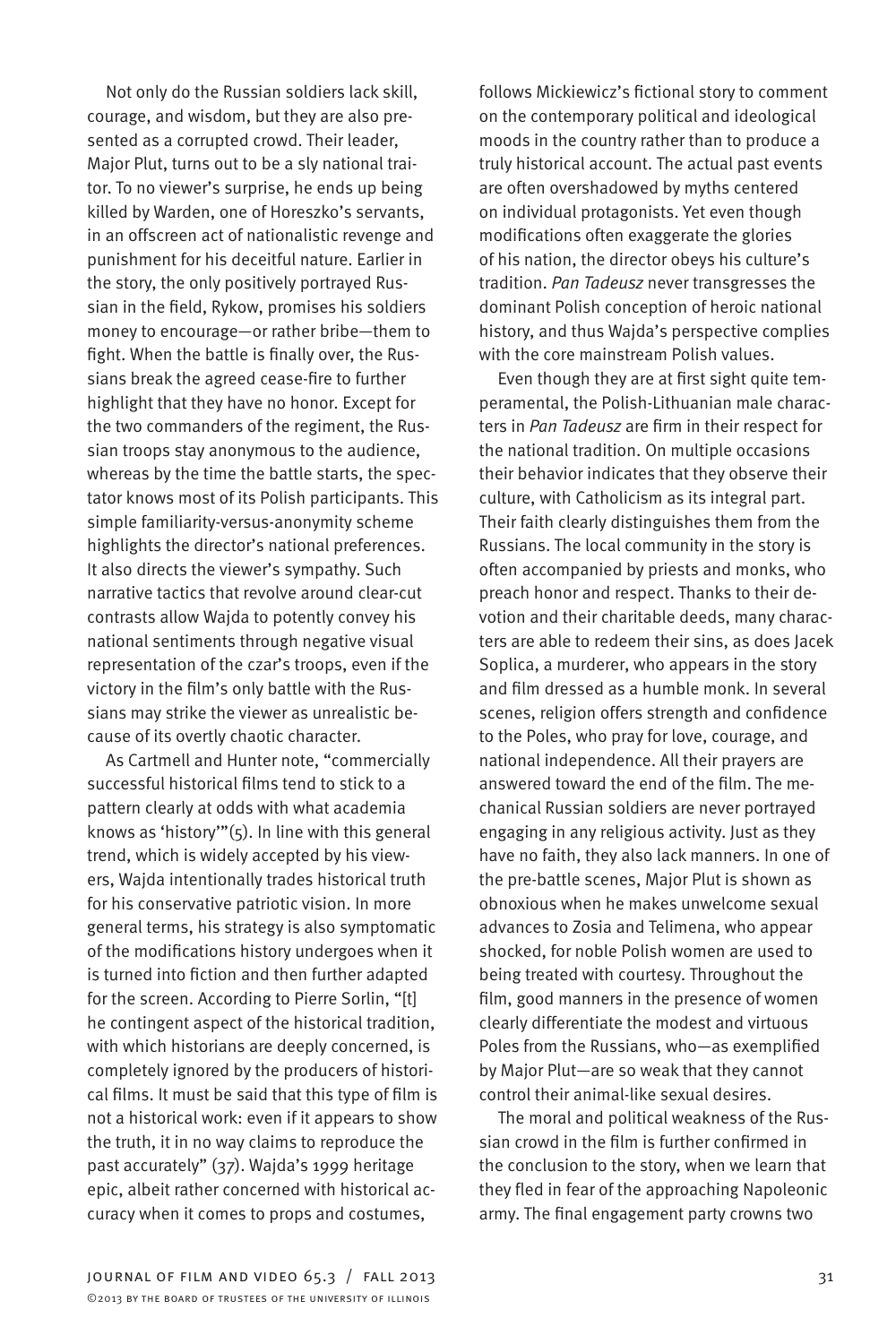parallel stories, the romantic and the patriotic. When the previously exiled Polish soldiers come back home with the French as their allies, they are clearly presented as victors. As the voice-over praises Polish achievements on the war front, the Russians virtually disappear from the story. To the viewer they are presented as so powerless that they are not even worth a mention. At the same time the engagement of young Tadeusz and virgin Zosia reunites the two conflicted families in a picturesque celebration. While watching the Polish-Lithuanian characters perform the last traditional dance in the film (the Polonez), the spectator remains fully convinced that they were correct in supporting the French in their struggle for independence. By means of implication, Wajda comforts his audience: Western Europe is the right political direction for their country.

Corresponding to the needs of its audience, at the time of its release, *Pan Tadeusz* proved magnetic, as evidenced by its box office success, but later Wajda did not avoid bitter words of criticism. While discussing heritage epics in the context of the national cinema, film journalist Sebastian Jagielski writes in tones of disapproval, "Polish film industry reversed towards the past . . . [I]n peace and self-contentment our directors chewed up on the old works. . . . Polish cinema—always haunted by the past— [is] flooded by the wave of costly adaptations of school readings" (55). Despite such critical voices, the Polish Film Institute (financed by the government), along with public television (Telewizja Polska) and some private investors, keeps injecting huge sums into monumental heritage/historical super-productions similar to *Pan Tadeusz*. In the eyes of some Polish film producers, such traditional, often binary affirmations of national identity still have the potential to appeal to the viewer—hence their efforts to maintain the life of film epics that have been quite popular in the country for the past forty years.

As Iordanova notes, "East European cinemas were often involved in producing massive scale heritage epics usually chronicling episodes of the glorious past of the country and fulfilling

the needs of romanticized representations of national history" (96). In the 1960s and 70s, with the use of the heritage/historical epic, the communist government in Poland promoted national pride and patriotism to accommodate the Polish people's need for an exceptional and unique identity in the communist bloc. The epic operated as a tool in communist hands to convince Poles of good intentions of their ruling party. The fact that under communism Andrzej Wajda distanced himself from working within the constraints of the genre clearly speaks of his political opposition to the now-gone system. Paradoxically, when the old political stimuli for producing epics evaporated, Wajda turned to this very film template to promote his anticommunist convictions.

## *Katyn´***: Polish Martyrs and the Murderous Soviet Machine**

Whereas in *Pan Tadeusz* the eastern other was disguised as the nineteenth-century Russian czar's soldier, in *Katyn´* Wajda's representations of eastern villains on the screen become much more literal in their red incarnations. *Katyn´* clearly gravitates toward cinematic rediscovery of the atrocities and later misdeeds committed against the Polish by communist-minded Russians. Even though the film is often interpreted as one that "poses questions regarding [Polish] heroism and honor" (Sobolewski), the selection of events within the narrative is itself suggestive of the director's national sentiments. *Katyn´*'s cinematic journey to the times of World War II is on one hand reminiscent of previous works by Wajda such as *Kanał* and *Ashes and Diamonds*. Yet on the other, following historical suit, it shifts its focus on the enemy from the Germans to the Russians, who throughout the film materialize as overtly heartless Soviets, whereas the Germans brutalize the Poles only at the very beginning of the story.

To emphasize the obscure nature of its subject matter, *Katyń* starts with tracking shots of bluish smoke and clouds over its credit sequence. However, from the next cut on, the story leaves the fogginess behind to move on to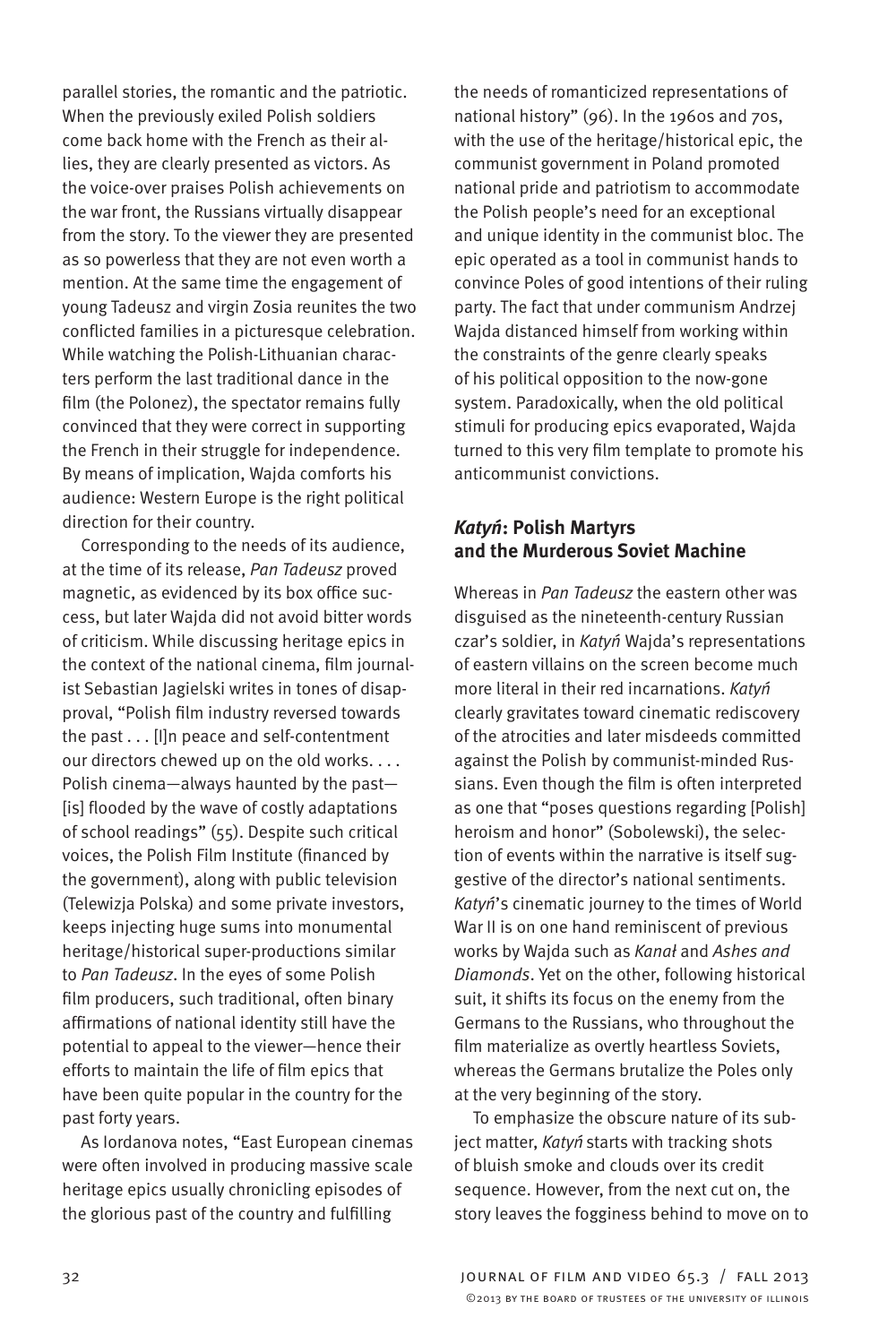a rather black and white portrayal of the massacre and its circumstances (even though the film is in color), where moral judgments are easy to make. No doubt, the viewer is positioned to sympathize with the victims of the Soviet regime, and the negative portrayal of the communists spirals upward as the film progresses. Played to evocative music, the culminating last sequence of the film gives a prolonged and repetitive account of the mechanical killings performed by the Soviets, who appear unscrupulous, bureaucratic, and inhumane. The metaphor of a murderous assembly-line structure populated with immoral and ethically numb Russians climaxes in the few final shots, when a bulldozer runs over the dead to cover up their mass grave. The brutally violent Soviet machinelike regime shows no respect for the human body, not to mention the soul.

About one-third into the story, through visual and dialogic means, Wajda establishes a clear contrast between the Polish and the Soviets. Whereas the former come across as fully human, the latter are portrayed as parts in the perfunctory engine of totalitarian destruction. Except for one decent Russian character, Captain Popov, who saves Anna in the initial part of the film, the overall portrayal of the Soviets is overtly unfavorable and clearly in contrast to the qualities of Wajda's own nation. Although the Polish characters often act overly dramatic, the Russians show no signs of emotion. The Polish pray; the Soviets kill. The Polish talk; the Soviets yell. The Polish think; the Soviets count. The Polish are nonconformists; the Russians comply with the Stalinist regime. Such binary oppositions detach the whole narrative from authenticity, and for the viewer even the documentary footage edited into the story fails to create a more realistic touch. This lack of verisimilitude paired with the frigid calm of the character buildup prompted criticism from international reviewers and brought restrictions to the popularity of the film outside its immediate cultural context. Authors in *Sight and Sound* write that the film is "good rather than great" (Brooke and Kuc 34), and a *Variety* critic points that "[s]ome will admire the general

absence of sentimentality, but for others, pic might seem too cold and lacking an emotional punch" (Felperin 26). Despite its Oscar nomination, the film did not succeed at the box office outside Poland. Too focused on the older generation's Polish response to the event and politically controversial, *Katyń* was shown on only two screens every weekend in the United States ("Box Office/Business for *Katyn´*").

Understandably, in Russia, where Wajda touched the chord of old national guilt, the reaction to the film was even more negative. In Russian media and politics, the responsibility for the Katyń Forest Massacre was still debated, and in 2007 the problem remained unresolved. The sensitive nature of the subject prevented the film from being shown in cinemas, and it took another three years for *Katyn´* to be aired on Russian television. Under Putin the film's one-dimensional portrayal of the Soviets sparked major controversies. Previously, the anti-Russian sentiments across Poland had been often discussed by politicians and nationwide Russian newspapers. Notably, in 2005 an adviser to President Vladimir Putin, Gleb Pawlowski, said, "Poles talk about Russians the way anti-Semites talk about Jews" (Bernstein). However extreme, similar official statements indicated tensions in Polish-Russian relations. In this environment, the massacre presented on the screen as a mechanical act of murder proved to be too much for media gatekeepers in Russia.

Yet for his own patriotic purposes, Wajda does not limit his portrayal of the totalitarian Soviet machine to the main act of distasteful violence, and he does not vilify communists in vain. All his contrast-based discursive strategies serve to convey a message of admiration for his own nation's moral strength, when confronted with victimization and relentless coercion by communist propagandists, who in an attempt to hide the truth about the massacre abuse the Polish characters in the film. It is worth noting that any support for communism on behalf of Polish citizens is pushed to the margins of the story. Most of the main characters withstand the Soviet rule after the war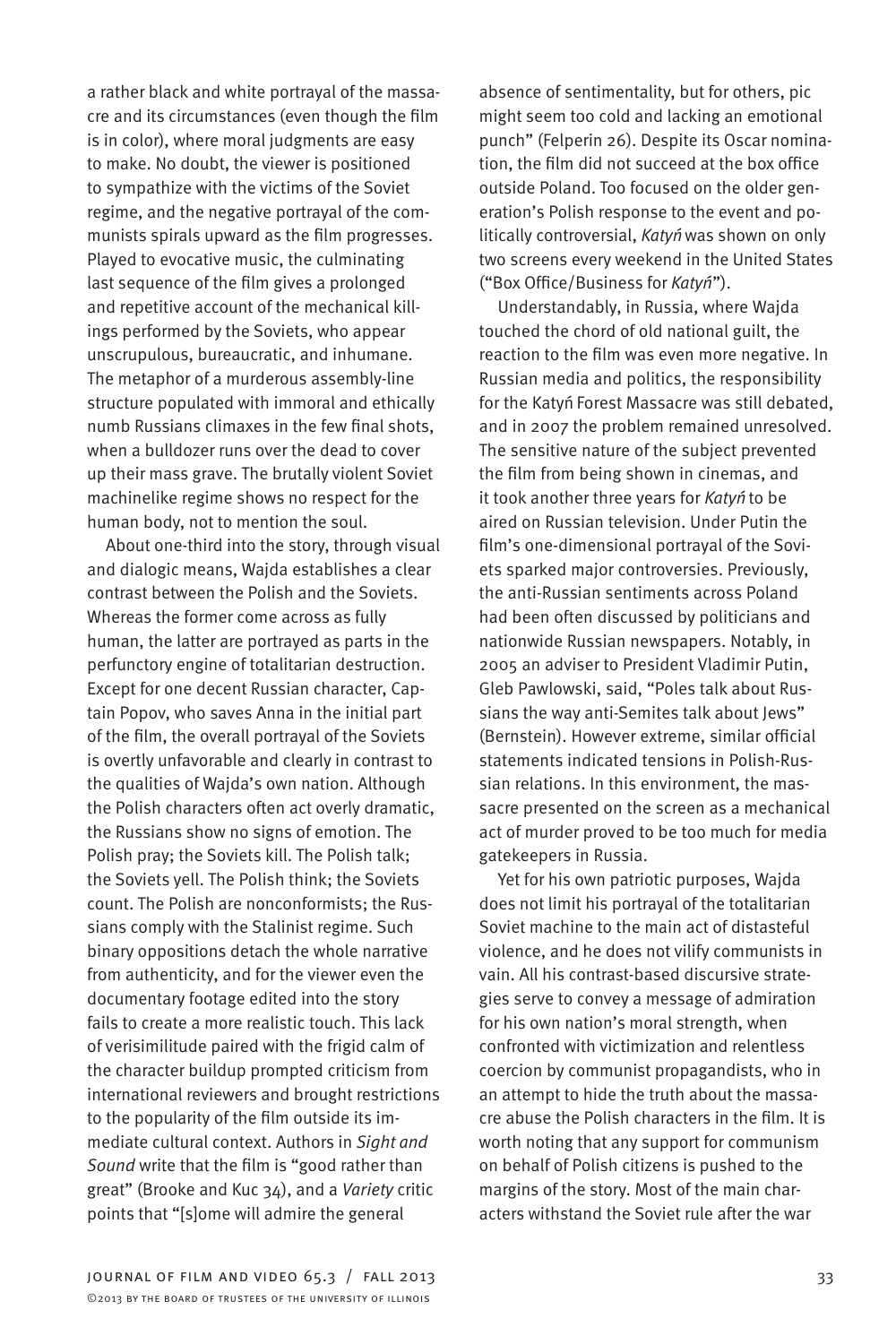with dauntless bravery, even if they are to pay the highest possible price of losing their life for their resistance. Jerzy, the only Polish character who overtly sways toward communism, quickly realizes his mistake and commits a spectacular suicide, caught on camera, to symbolically punish himself for his weakness.

It does not take long for the viewer to realize that the individual stories centered on Anna, Róża, and Agnieszka serve as pretexts to comment on the collective. Fearless and morally superior to their oppressors, all three main female characters resist postwar propaganda and manage to live by their prewar values. While being interviewed by communist police, Agnieszka, a former participant in the Warsaw Uprising, refuses to stay silent about Soviet involvement in Katyń, even though such insubordination will get her arrested. One of the close-ups in the interview scene clearly reveals her pride, when she lifts her chin and her face radiates defiance. Similar resistance is characteristic of not only the youngest characters. When on the main city square Soviets screen a war chronicle about Katyń that blames Germans for the massacre, middle-aged Róża, a widow whose officer husband was murdered in Katyn, also publicly demonstrates her refusal to accept communist brainwashing. In the snow, surrounded by meaningful silence, Róża appears in a middle shot yelling and banging on the window of the projectionist's car. The energy of her anger clearly contrasts with the frozen emotions and ethics of those who screen the newsreels. The scene highlights her courage and solitude in her personal battle for honesty. Finally, Anna pursues the truth with no intention of giving up, until she comes across her husband's Katyń diary, which only leads her to more suffering.

In their own ways, the women in the story are as honorable as their men, who—loyal to the country—refuse to evade their tragic fate at the beginning of the film. The majority of Polish characters embody high moral values. Still, in their Catholic culture they are destined to suffer in martyr-like fashion to defend their own beliefs and their loyalty to the country. Wajda's recounting of the massacre and of the episodes surrounding it is infused with Catholic symbols of crosses, rosaries, churches, and words of prayers. The viewer observes the patriotic victimized Poles, the martyrs of Soviet oppression.

Just after its release in Poland in 2007, *Katyn´* was heavily promoted by some critics. A writer for the popular *Film* magazine proclaimed, "You need to go and see Katyń. The subject matter deserves it, Wajda deserves it, and, Poland deserves it . . . [y]ou should go, just like you should vote in elections, even if you do not like any of the political parties" (Rakowiecki 74). Despite such dramatic pleas for viewers' sense of patriotism, at the domestic box office the film was still surpassed by *Shrek the Third* ("Przeboje kasowe 2007 w polskich kinach"). Because it came in second, on the outside it may still be regarded as quite a successful production. However, those who appreciated it were the director's fans, older-generation viewers, or conservative critics with patriotic inclinations.

In 2007 *Katyn´* failed to unite the nation and to bridge the generational gap among its domestic audience. To many younger viewers, the film functioned as just one more historical film. Despite Wajda's cinematic efforts to bring national strengths into the spotlight, some declared the production to be a disappointment. A review written by one of the readers of *Film* magazine articulated the convictions of *Katyn´*'s detractors: "The film came too late. Today, in the era of democracy and freedom of speech, one can scream about the difficult past of our nation, but it won't be—as it used to be—an act of courage" (Putko 118). The author went on to say that the film featured highly stereotypical characters, its cinematography was rather mediocre, and it failed to be innovative or original. If nothing else, the words of the magazine reader reflected the views of the younger audience, to whom the notions of Soviet guilt and national pride seemed worth only historical, not contemporary, debate. Representative of many younger voices, Jakub Boratyński (born in 1971) of the Batory Foundation noticed that since Poland entered the European Union, anti-Russian sentiments had been on the decrease (Mite). Overall, to the audiences who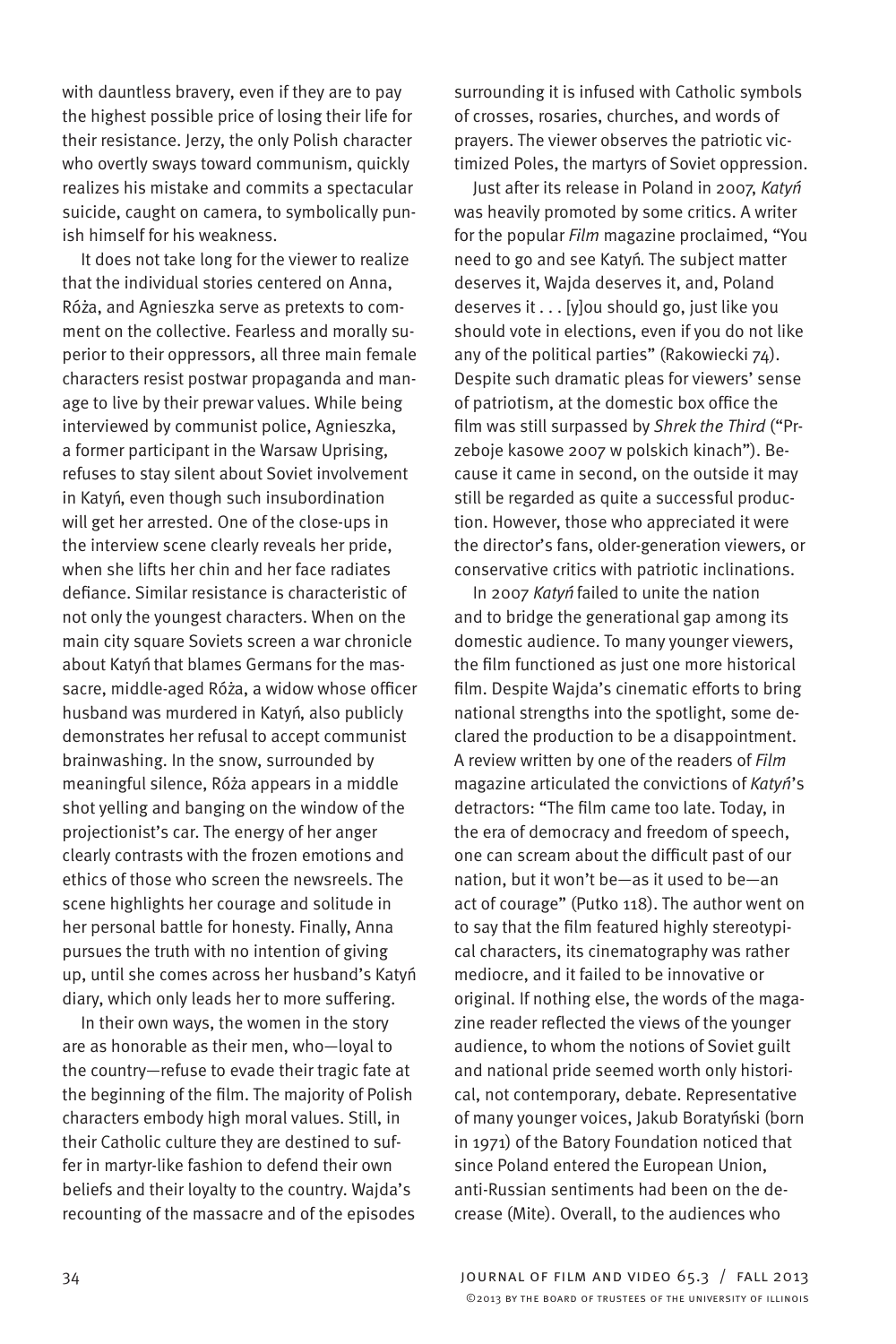had had no direct involvement in the portrayed events, *Katyn´* looked rather conservative and outmoded. Perhaps its overtly theatrical acting style coupled with the general pathos of the story added to its lack of appeal.

However, in 2010 when Polish-Russian political tensions escalated, the film suddenly attracted new media attention. Strong anti-Russian sentiments reemerged in Polish society following the plane crash in Smolensk. The accident on 2 April 2010 killed the country's president, Lech Kaczyński (who had been a devoted propagator of Wajda's film), and ninety-five others, including government and army officials. Ironically, all the passengers on board the crashed TU-154 had been on their way to commemorate the seventieth anniversary of the Katyń Forest Massacre. Conservative Polish media soon labeled the catastrophe as "the second Katyń massacre." Widespread national mourning culminated in April and May events in Warsaw, where a colossal wooden cross was planted by scouts in front of the Presidential Palace. For several weeks, regardless of the weather, a significant number of people prayed in front of it for the victims of the catastrophe. The nation was symbolically traumatized, and such public lamentations gave an outlet for the despair of the hurt national spirit.

Soon after the catastrophe, extreme right-wing media in the country, led by the ultra-Catholic radio station Radio Maryja and television station TRWAM—both founded and managed by Father Tadeusz Rydzyk, who was notorious for his chauvinist convictions—forged nationalistically driven campaigns to investigate the circumstances of the crash. Their numerous programs broadcast throughout 2010 and 2011 clearly displayed anti-Russian sentiments, now visibly present in extremely conservative sections of Polish society. Similar views proliferated across right-wing press in the country, where theories of alleged Russian responsibility for the accident often suggestively recalled the diplomatic role of the dead president Lech Kaczynski in the Georgian conflict—whereby he had strongly opposed Putin's government—as a potential reason for

his death (Falkowski). The cult of the dead president often relied on condemning the actions of the central liberal government. Radio Maryja's Web site featured full versions of numerous press releases criticizing Polish prime minister Donald Tusk for his reconciliatory politics toward Russia. Accusing him of yielding to the superior Russian power in one of the interviews republished on the Web site, Ewa Thompson from Rice University nurtured anti-Russian sentiments: "If Poland becomes an economic and political vassal of Russia, cultural vassalage will follow . . . Now Poland (its government) has been pacified, just like during anti-Russian uprisings" (cited in Bober). Although Andrzej Wajda clearly distanced himself from such extreme nationalist voices, similar debates created bad press for his latest epic. Despite the fact that dissatisfied right-wing film critics heralded the film as "touching" yet one where "real [POW] heroes" were "overshadowed" (Rutkowska), now because of its subject matter *Katyn´* seemed, to many younger viewers, to lean toward conservative political views.

The endless prayers and media debates, along with the conspiracy theories, which blamed the Russians for the tragedy, brought back the old rivalry between the two nations, divided not only by their social and political ambitions but also by their religious beliefs. Just like the religious symbols in Wajda's story of *Katyn´*, the giant crucifix spontaneously erected on the main street of the capital city stood for patriotism and superiority of the nation, now again symbolically victimized. After a major national debate, which divided the Polish into supporters and opponents of the "Smoleńsk cross," it was finally moved to one of the Warsaw churches in November 2010. The cross became a religious relic commemorating the national tragedy, and the cult of the dead president in the right-wing media evoked additional parallels to national martyrology. As Wajda's films establish, the symbolic definition of Polish national identity in the new Europe closely embraces Catholicism, which in turn distinguishes Poles from Orthodox or atheist Russians. With this in mind, the ostentatious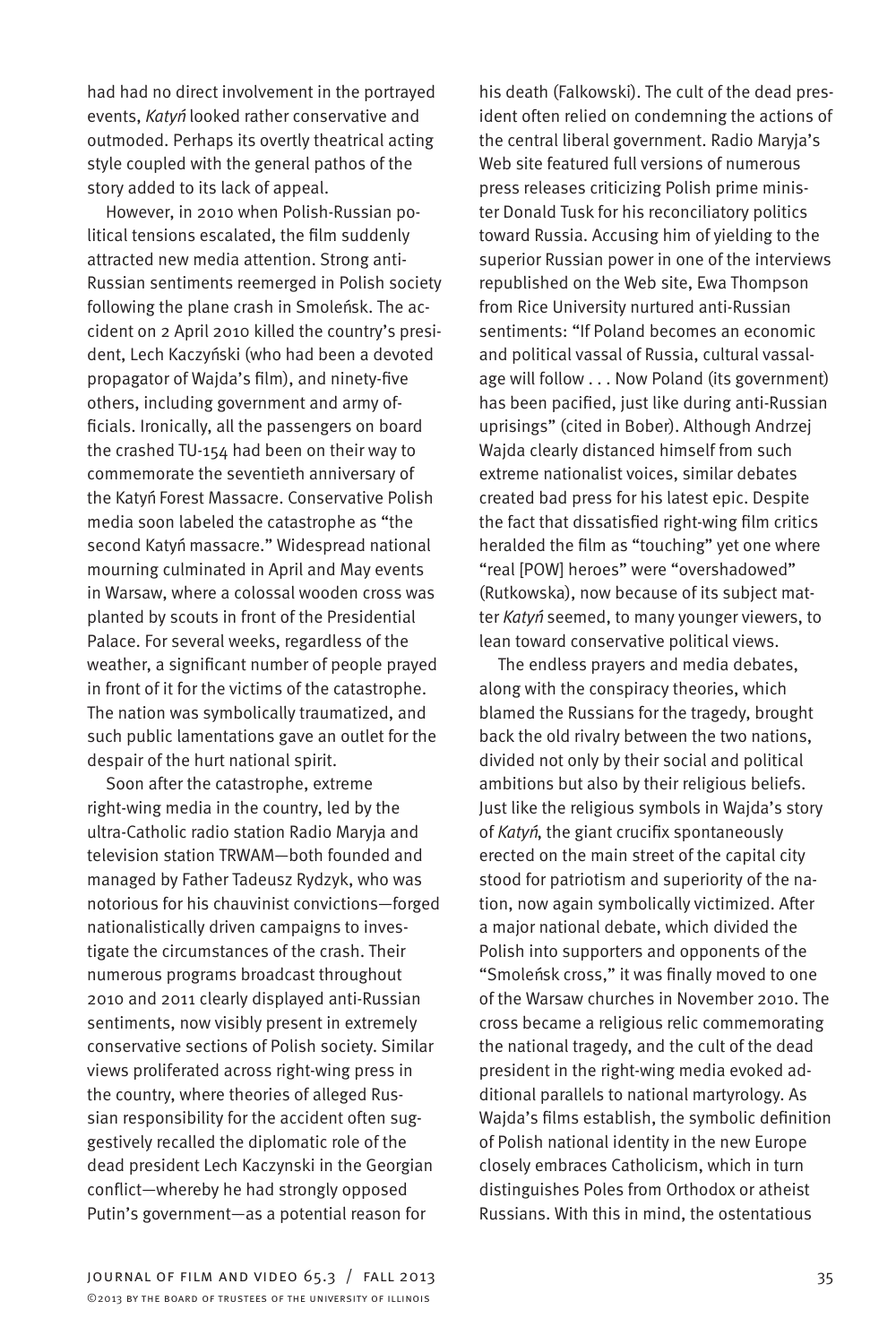turn toward Catholic religion in the mourning country served as a symbolic gesture, an expression of national identity. According to Julian Borger and Helen Pidd reporting from Warsaw for the *Guardian* in the spring and summer of 2010*,* "the crash just opened a new wound on top of an old scar."

Under the pressure of the growing tension and in a gesture of reconciliation, Russian television aired Wajda's film for the second time. Following the broadcast, the press in Moscow appraised *Katyn´*'s portrayal of the 1940 massacre. This time the film was acclaimed as a purifying, almost cathartic picture. The turnaround in Russia was met with mixed reactions in Poland. Although some recognized the goodwill among their eastern neighbors, for others the development only bolstered convictions of the alleged Russian conspiracy. The latter opinions clearly sprang from anti-Russian sentiments, which persisted in Polish society regardless of any reconciliatory Russian gestures.

Paradoxically, when Wajda's film benefited from the political tension as it was used to reach out to the Russian viewer, in Poland the intensified right-wing voices conjured up stereotypical binary differences between the two nations, which Wajda's films seemed to have earlier propagated. Similarly constructed notions of national identity—however separate from the right-wing chauvinism—soon also resurfaced in production plans for new film epics, again initiated by older-generation filmmakers. Given that *Battle of Warsaw 1920*, which tells the story of Polish victory over the Bolsheviks, was released in the fall of 2011, the historical anti-eastern revisionist sentiments injected into cinematic reproductions of the national past seem to be still in fashion.

## **Conclusion**

When the grand national ideology was crippled after the systemic transformation, Wajda offered a cinematic revival of the upright Polish, who might not have always been the winners, but whose spirits stayed undefeated. As far as their strong morality, his filmic Poles could

win any contest. In a nostalgic fashion, the director's epics cinematically reaffirmed this particular aspect of Polish national identity. At the same time, *Pan Tadeusz* met the need for a confirmation of the national ability to overcome the post-transformation hurdles. As the Polish first adopted capitalist and democratic values in the 1990s, Wajda's pejorative portrayal of the Russians helped advocate his pro-Western convictions. His Russian troops appeared spineless and thus inferior to Poles, to the satisfaction of the pro-European mentality of the director's audience. With its victorious alliance of the Polish and the French, Wajda's first-ever heritage epic fulfilled viewers' expectations and certainly assisted its audience in their political choices. By bringing to the screen the mechanical Soviet murderers, eight years later *Katyn´* again vilified the Russians. This time they allegorically emerged as responsible for the hardships of the nation, which had to struggle against the ghosts of its communist past. Not only were the Russian villains in both Wajda's epics justified by events in the narratives, but they also served as a foundation on which the director constructed the identity of his Polish characters. Shortly after both films were released, Wajda's rendition of national conflicts with the eastern neighbor automatically translated into the immediate political and social circumstances of his Polish viewers.

However, as times have changed, Wajda's selective nostalgic view of the national past has faced increasing criticism. Across different generations and in the context of recent Polish-Russian tensions, opinions regarding his film epics are ever more divided. Commenting on the contemporary Eastern European film epic, Roumania Deltcheva argues, "In the new conditions, the introspection into the . . . past transcends the expected function of going back to common traditional foundations to reaffirm permanence and interconnectedness. More importantly, delving into the past engages collective identities and individual psychologies in a complex interplay" (207). Now with their differing national preconceptions as well as their diverging approaches to the communist expe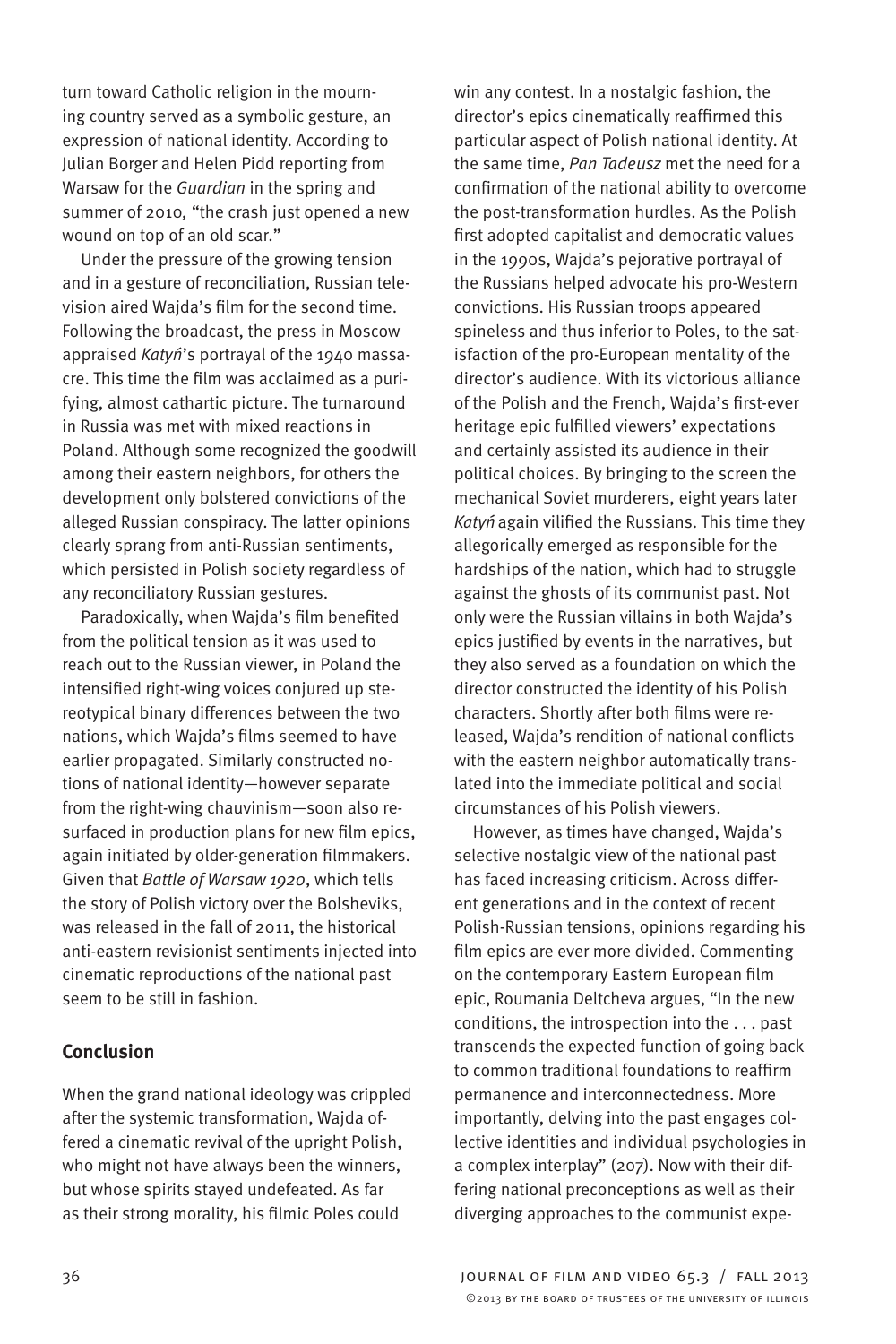rience, the Polish, whose collective national identity is much more stable, are far from being unified in their response to Wajda's epic works. The processes related to globalization obviously have an additional impact on the national feelings, as they prompt many Poles to depart from simplistic notions of their own national identity. Even though the political right wing, often closely related to the Catholic Church in the country, still nurtures traditional prejudice against supposed Russian enemies, best exemplified by the conspiracy theories following the crash in Smoleńsk, elsewhere in the media anti-Russian sentiments tend to be labeled as conservative. To the majority of young Poles, Wajda's onscreen stereotyped Russian seems less and less appealing. From their perspective his contemporary epic is often seen as already dated, even if "Wajda regards the film as a symbolic burial of the [Katyn] victims" (Sobolewski).

Bitter criticism articulated by many journalists and viewers and the younger generation's lack of interest in Wajda's second epic are quite symptomatic of the changing times. The domestic critical reception of *Katyn´*, when compared to that of *Pan Tadeusz*, clearly discloses that the historic national themes, even if dealing with fairly recent events, do not find the same acclaim as they used to. Although nostalgic views of national heroism set against the Russians (e.g., *Battle of Warsaw 1920*) persist among the older generation of Polish filmmakers, none of the younger directors choose similar themes. The epic has lost its soothing value for the young in the nation. To many, Wajda's positive image of the strong Pole in *Pan Tadeusz* and *Katyn´* is overshadowed by the epics' now high-risk anti-Russian sentiments, which when removed from their filmic contexts may have the power to ignite conflicts with the eastern neighbor of the country. Because Poles are now firmly established in their alliance with Europe, there seems to be only limited cultural space for onscreen vilification of Russians, however revisionist. The changes on the political scene call for the Polish film epic to depart from national sentiments and revisit its take on cinematic nostalgia for the past.

JOURNAL OF FILM AND VIDEO  $65.3$  / FALL 2013 37 ©2013 by the board of trustees of the university of illinois

Nostalgia film first came under critical scrutiny in 1991 thanks to Fredric Jameson's seminal article on the subject. In Jameson's view, historical references to the past in film form an uncreative practice and are somehow unproductive when it comes to understanding both the history and the future. However, he restricted his definition of nostalgia film to generic and intertextual references within the postmodern American cinema. Far from any postmodern ambitions, Wajda's nostalgia clearly differs from the Jamesonian notion. At first, the use of the national past in *Pan Tadeusz* appeared ideologically beneficial for his audience, who almost immediately engaged in contextual/allegorical readings. The director steered clear of pure commodification of the past and entered the realm of national identity. His first epic production linked the national tradition of film epic to the new symptoms of cultural trauma in a society that was undergoing serious political and social changes in the 1990s. Wajda's creative practice of revitalizing the national identity did not only reach back to the history as such, but selectively modified it to convey the then socially valid contemporary messages.

Either praising the glories of his ancient ancestors or showing them caught up as victims in history, in a quintessentially modernist manner, Wajda continues the long Polish tradition of accommodating romanticized visions of the national past for the needs of his contemporaries. In both *Pan Tadeusz* and *Katyn´* the history on the screen is marked by heroism (either literal or defined in moral terms) that has been planted in Polish public imagery since the nineteenth century. However, with his tenacious use of national identity set against the Soviet World War II enemy in the 2007 film, Wajda is now seen to have failed to adapt to the changing times, and this is why his nostalgic camera is criticized regardless of his patriotism. Paradoxically, the director who objects to false visions of history falls into the trap of unintentionally advocating black and white national stereotypes among his viewers, which for them falsify the present. Cartmell and Hunter comment on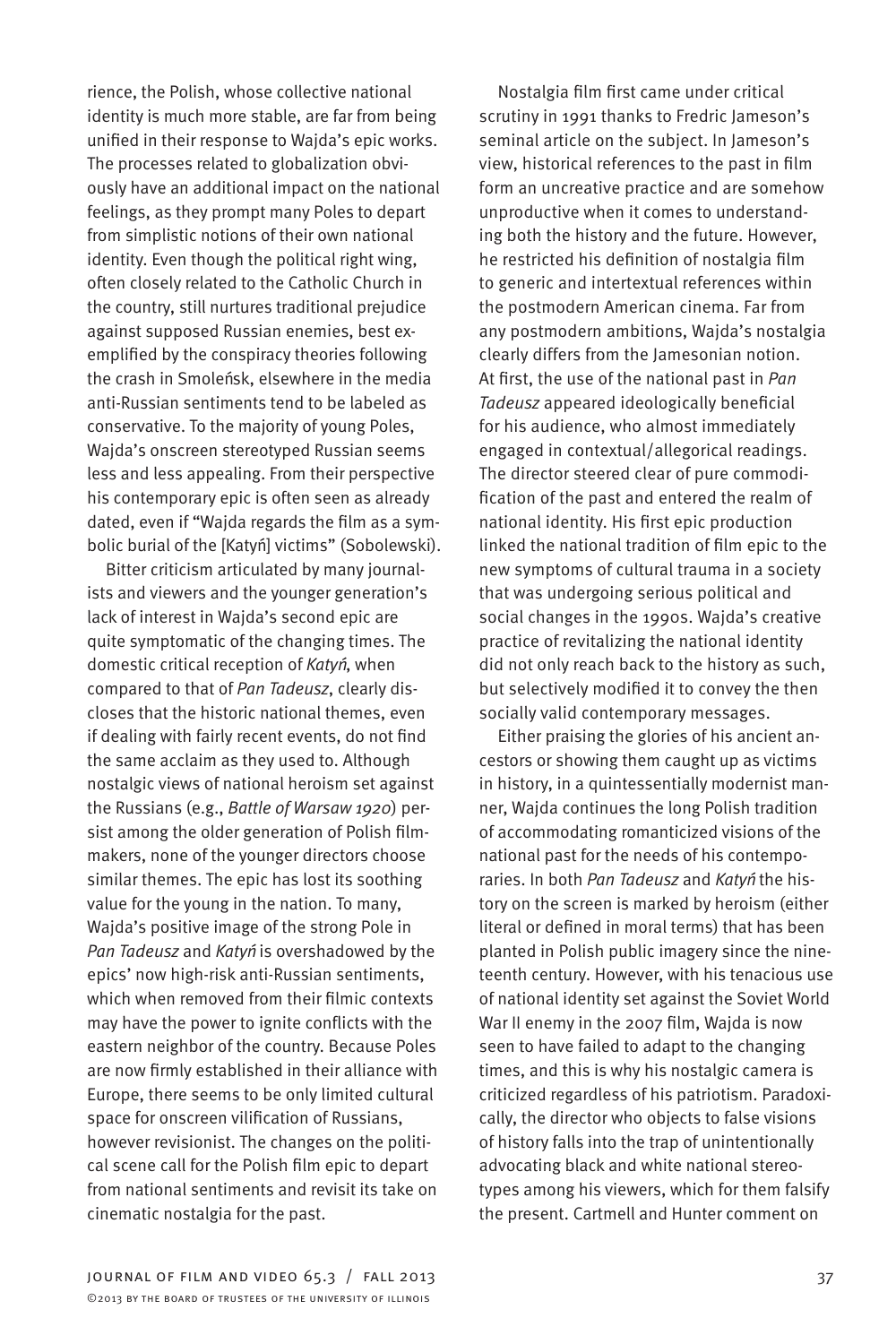the power that filmic modifications of history may have over viewers: "[T]he understanding of the past by non-historians—'ordinary people' if you like—is by its representation in film and fiction. . . . Oscar Wilde remarked that there was no fog in London till the Impressionists painted it. In the same spirit we might say that history is the invention of creative artists as much as an objective record of true events" (1). Wajda creatively reproduces history from his own subjective perspective. His epics tell stories that, in the new context of the second decade of the new millennium, revive animosities between the Polish and the Russians rather than heal the shaken national spirit, as they initially might have done. With his arbitrary conservative recounting of historical facts, just like Oscar Wilde's impressionists, Wajda adds fog to the already obscured situation on the Polish-Russian political scene. Symbolically, the mist from the opening shots of *Katyn´* does not rise as a falsification of history that needs to be cleared by the film, but rather it floats as a haze over presently delicate Polish-Russian relations. The conservative patriotic sentiments shining through *Katyn´* may have an obfuscating effect on the film's audience, which certainly weakens the pioneering historically revisionist stance of the production.

The conservative character of Wajda's film epics does not conclude with his national sentiments. He also limits the representation of his own people to either the gentry, whose idyllic life is being recreated on the screen, or alternatively to the twentieth-century intelligentsia fighting against the Soviet oppression. By restricting the nation to just two historically very small classes, his epics follow the dominant Polish vision of the national history. In addition, his recycled themes from Polish wars (no matter if they are ancient or based in the twentieth century) fall hand in hand with the current school teaching curriculum, which is not contested on cinematic grounds. With no intention to transgress the tradition, Wajda's modernist adherence to the Polish hegemonic view of history, with its integral national sentiments, makes his films somehow redundant to

the new, even domestic audience, who grew up in a different cultural environment from the one of the director's generation.

### note

1. All quotes from Polish sources are translated by the author of this article.

#### **REFERENCES**

- Bernstein, Richard. "After Centuries of Enmity, Relations between Poland and Russia Are as Bad as Ever." *New York Times* 3 July 2005. Web. 4 Aug. 2011.
- Bober, Mariusz. "Państwo po rosyjskiej pacyfikacji." *Nasz Dziennik* 10 Apr. 2011. Radiomaryja.pl. Web. 12 Aug. 2011.
- Borger, Julian, and Helen Pidd. "Smolensk Air Crash— A Year On and the Scars Are Yet to Heal." *Guardian* 8 Apr. 2011. Web. 1 Aug. 2011.
- "Box Office/Business for Katyń." Imdb.com, 2009. Web. 5 May 2009.
- Brooke, Michael, and Kamilla Kuc. "Lest We Forget." *Sight and Sound* June 2008: 34–37. Print.
- Cartmell, Deborah, and I. Q. Hunter. "Introduction: Retrovisions: Historical Makeovers in Film and Literature." *Retrovisions: Reinventing the Past in Film and Fiction*. Ed. Deborah Cartmell, I. Q. Hunter, and Imelda Whelehan. London: Pluto, 2001. 1–7. Print.
- Deltcheva, Roumania. "Reliving the Past in Recent East European Cinemas." *East European Cinemas*. Ed. Anikó Imre. New York: Routledge, 2005. 197– 212. Print.
- Falkowski, Piotr. "Miliony rubli na operację przykrywania dowodów." *Nasz Dziennik* 16 Dec. 2010. Radiomaryja.pl. Web. 10 Aug. 2011.
- Felperin, Leslie. "Katyń." Variety 25 Feb.-2 Mar. 2008: 26. Print.
- Iordanova, Dina. "History and Heritage in East European Film." *The BFI Companion to Eastern European and Russian Cinema*. Ed. Richard Taylor et al. London: BFI, 2000. 96–98. Print.
- Jagielski, Sebastian. "Kino zamknięte na świat." Kino Dec. 2006: 54–57. Print.
- Jameson, Fredric. *Postmodernism, or, the Cultural Logic of Late Capitalism*. Durham: Duke UP, 1991. Print.
- Mite, Valetinas. "Eastern Europe: Russian-Polish Tensions Rise over Attack on Russian Children in Warsaw." Radio Free Europe: Radio Liberty, 3 Aug. 2005. Web. 6 Aug. 2011.
- "Przeboje kasowe 2000 w polskich kinach." Box Office 2000. Stopklatka.pl, n.d. Web. 5 Aug. 2011.
- "Przeboje kasowe 2007 w polskich kinach." Box Office 2007. Stopklatka.pl, n.d. Web. 19 Apr. 2009.
- Putko, Piotr. "Patriotyczna kicha." *Film* Nov. 2007: 118. Print.